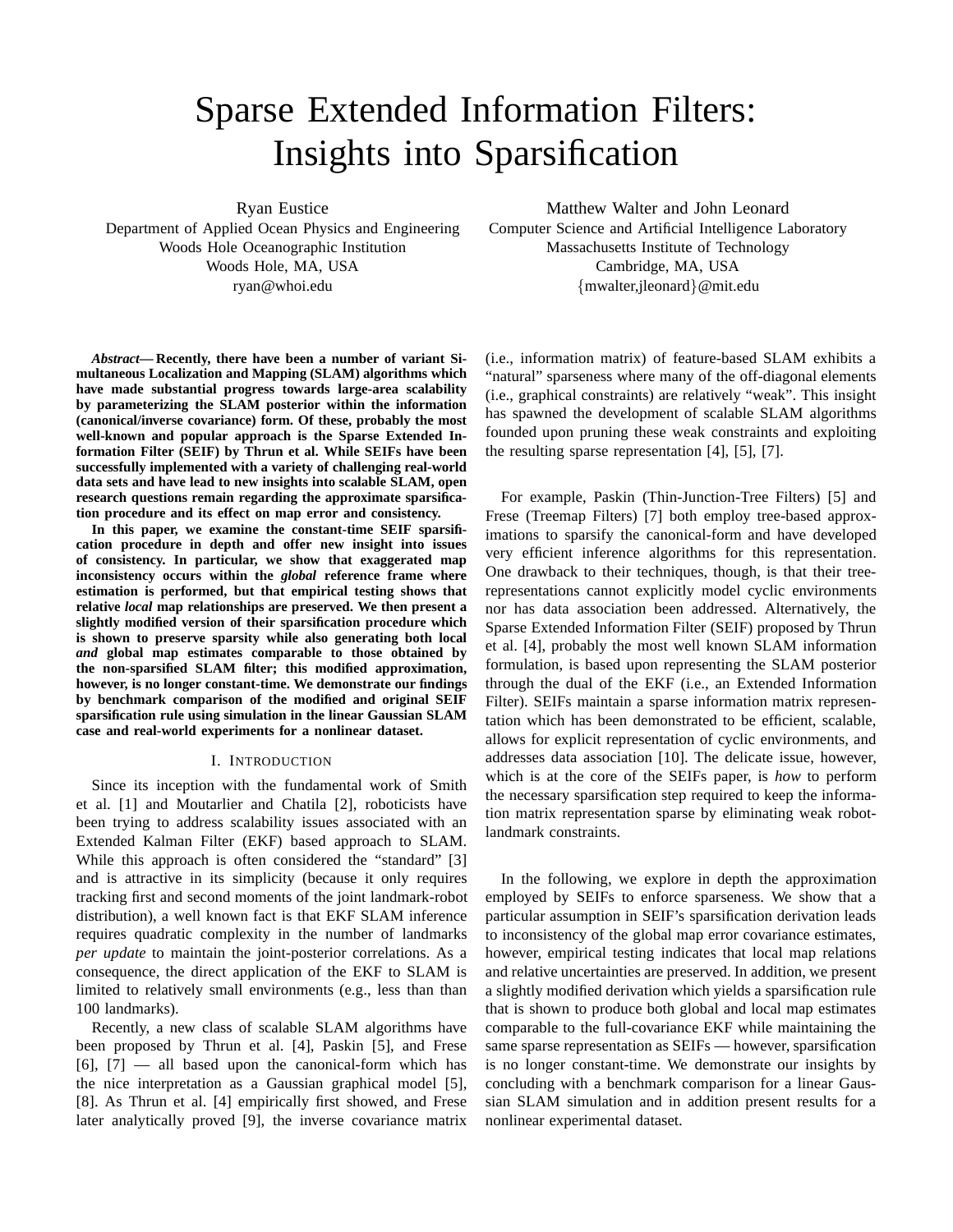#### II. BACKGROUND

Expanding the quadratic in the exponential of the Gaussian random variable  $\xi_t \sim \mathcal{N}(\mu_t, \Sigma_t)$  yields the canonical parameterization  $\xi_t \sim \mathcal{N}^{-1}(\eta_t, \Lambda_t)$  where  $\eta_t$  and  $\Lambda_t$  are the information vector and information matrix, respectively [11]. Equation (1) shows how the two forms are mathematically related while Table I expresses the dual relationship they have with respect to marginalization and conditioning. For a general discussion of the mechanics and properties of the ensuing information filter the reader is referred to [4], [11].

$$
\Lambda_t = \Sigma_t^{-1} \qquad \eta_t = \Lambda_t \mu_t \tag{1}
$$

## TABLE I

SUMMARY OF MARGINALIZATION AND CONDITIONING OPERATIONS ON A GAUSSIAN DISTRIBUTION EXPRESSED IN COVARIANCE AND

INFORMATION FORM

| $p(\boldsymbol{\alpha},\boldsymbol{\beta})=\mathcal{N}\left(\left[\begin{matrix} \boldsymbol{\mu}_{\alpha} \\ \boldsymbol{\mu}_{\beta} \end{matrix}\right],\left[\begin{matrix} \Sigma_{\alpha\alpha} & \Sigma_{\alpha\beta} \\ \Sigma_{\beta\alpha} & \Sigma_{\beta\beta} \end{matrix}\right]\right)=\mathcal{N}^{-1}\left(\left[\begin{matrix} \boldsymbol{\eta}_{\alpha} \\ \boldsymbol{\eta}_{\beta} \end{matrix}\right],\left[\begin{matrix} \Lambda_{\alpha\alpha} & \Lambda_{\alpha\beta} \\ \Lambda_{\beta\alpha} & \Lambda_{\beta\beta} \end{matrix}\right]\right)$ |                                                                                                                                                                                                                                                                                                   |                                                                                                                     |
|------------------------------------------------------------------------------------------------------------------------------------------------------------------------------------------------------------------------------------------------------------------------------------------------------------------------------------------------------------------------------------------------------------------------------------------------------------------------------------------------------------------------------------------------------------------------------|---------------------------------------------------------------------------------------------------------------------------------------------------------------------------------------------------------------------------------------------------------------------------------------------------|---------------------------------------------------------------------------------------------------------------------|
|                                                                                                                                                                                                                                                                                                                                                                                                                                                                                                                                                                              | <b>MARGINALIZATION</b>                                                                                                                                                                                                                                                                            | CONDITIONING                                                                                                        |
|                                                                                                                                                                                                                                                                                                                                                                                                                                                                                                                                                                              | $p(\boldsymbol{\alpha}) = \int p(\boldsymbol{\alpha}, \boldsymbol{\beta}) d\boldsymbol{\beta}$                                                                                                                                                                                                    | $p(\boldsymbol{\alpha} \mid \boldsymbol{\beta}) = p(\boldsymbol{\alpha}, \boldsymbol{\beta})/p(\boldsymbol{\beta})$ |
| Cov.<br>FORM                                                                                                                                                                                                                                                                                                                                                                                                                                                                                                                                                                 |                                                                                                                                                                                                                                                                                                   | $\mu' = \mu_{\alpha} + \Sigma_{\alpha\beta}\Sigma_{\beta\beta}^{-1}(\boldsymbol{\beta} - \mu_{\beta})$              |
|                                                                                                                                                                                                                                                                                                                                                                                                                                                                                                                                                                              | $\mu = \mu_{\alpha}$ $\Sigma = \Sigma_{\alpha\alpha}$                                                                                                                                                                                                                                             | $\Sigma' = \Sigma_{\alpha\alpha} - \Sigma_{\alpha\beta}\Sigma_{\beta\beta}^{-1}\Sigma_{\beta\alpha}$                |
|                                                                                                                                                                                                                                                                                                                                                                                                                                                                                                                                                                              |                                                                                                                                                                                                                                                                                                   | $\eta' = \eta_{\alpha} - \Lambda_{\alpha\beta}\beta$                                                                |
|                                                                                                                                                                                                                                                                                                                                                                                                                                                                                                                                                                              | $\begin{array}{ll}\n\text{INFO.} & \boldsymbol{\eta} = \boldsymbol{\eta}_{\alpha} - \Lambda_{\alpha\beta}\Lambda_{\beta\beta}^{-1}\boldsymbol{\eta}_{\beta} \\ \text{FORM} & \Lambda = \Lambda_{\alpha\alpha} - \Lambda_{\alpha\beta}\Lambda_{\beta\beta}^{-1}\Lambda_{\beta\alpha}\n\end{array}$ | $\Lambda' = \Lambda_{\alpha\alpha}$                                                                                 |

#### *A. Controlling Feature-Based SLAM Sparsity*

Most SLAM approaches are feature-based which assumes that the robot can extract an abstract representation of features in the environment from its sensor data and then use reobservation of these features for localization [1]. In this approach a landmark map is explicitly built and maintained. The process of concurrently performing localization *and* feature map building are inherently coupled, therefore, the robot must then represent a joint-distribution over landmarks and current pose, i.e.,

$$
p(\boldsymbol{\xi}_t \mid \mathbf{z}^t, \mathbf{u}^t) = \mathcal{N}(\boldsymbol{\mu}_t, \boldsymbol{\Sigma}_t) = \mathcal{N}^{-1}(\boldsymbol{\eta}_t, \boldsymbol{\Lambda}_t)
$$
(2)

where  $\boldsymbol{\xi}_t = [\mathbf{x}_t^\top, \mathbf{M}^\top]^\top$  represents the current robot state and landmark map respectively,  $z^t$  are the measurements, and  $\mathbf{u}^t$  the control inputs. In (2) we have explicitly modeled this distribution as being jointly-Gaussian based upon additive white noise models and first-order linearizations of our process and observation models as described in [1], [4]. The key behind scalable SLAM algorithms in the canonical-form is based upon the insight that the information matrix  $\Lambda_t$  *naturally* tends to exhibit strong and weak constraints as shown in Fig. 1.

What Thrun et al. [4] insightfully observed was that the time-projection step is the cause for creating these weak constraints, and furthermore that by bounding the number of nonzero off-diagonal elements linking the robot to landmarks, that they could eliminate the generation of many of these weak



Fig. 1. A comparison of the structure of the covariance and information matrices as is typically seen in feature-based SLAM implementations; darker shades represent larger magnitudes. (left) The correlation matrix is dense and requires quadratic storage. (right) The normalized information matrix exhibits "natural" sparsity with a majority of the elements being orders of magnitude smaller than the few dominant entries.

links and enforce exact sparsity in the information matrix. Their concept was to partition the landmark map variable M (i.e.,  $M = \{m^+, m^-\}\)$  into a set of active features  $m^+$  (i.e., those with a nonzero off-diagonal element linking them to the robot  $x_t$ ) and a set of passive features  $m^-$  (i.e., those with no link to  $x_t$ ). They showed that by enforcing an upper bound on the number of active features  $m^+$ , that they could control the resulting fill-in of the information matrix.

A simple explanation for the effectiveness of their strategy comes from viewing motion prediction as a two-step process of state augmentation of  $x_{t+1}$  followed by marginalization over  $x_t$ . Referring to Fig. 2(a) we see that filtering naturally tends to fill-in the information matrix by creating new links between all active features through elimination of  $x_t$  (see Table I for details of marginalization in the information form) while passive features remain unaffected; for a more in depth discussion of this phenomenon the reader is referred to [5], [12]. Insightfully, as Fig. 2(b) shows, we can *control* the active feature fill-in of the information matrix by *bounding* the number of links connected to  $x_t$  *before* marginalization occurs. This key insight motivates the concept behind sparsification which is the process of how we remove these links to satisfy our active feature bound.

Before moving on to discuss *how* SEIFs actually enforce the upper bound on the number of active features, it will prove useful to first elucidate the conditional independence relationship implied by active and passive features.

### *B. Implied Conditional Independence*

A very useful property of the canonical-form is that the information matrix has the direct interpretation as a non-directed Bayes Net [13] where: random variables are nodes, nonzero off-diagonal elements are edges/constraints, and zerovalued off-diagonal elements are *missing* edges implying available conditional independencies [8]. Applying this property to SEIF's partitioning of landmarks into active and passive features, we see that Fig. 3 correctly illustrates the resulting block information matrix and non-directed Bayes net for the SEIF SLAM posterior over robot and features. In particular, Fig. 3 clearly shows that there is a missing edge between the robot  $x_t$  and the passive features m<sup>-</sup> implying that the two are conditionally independent *given* the active features  $m^+$ .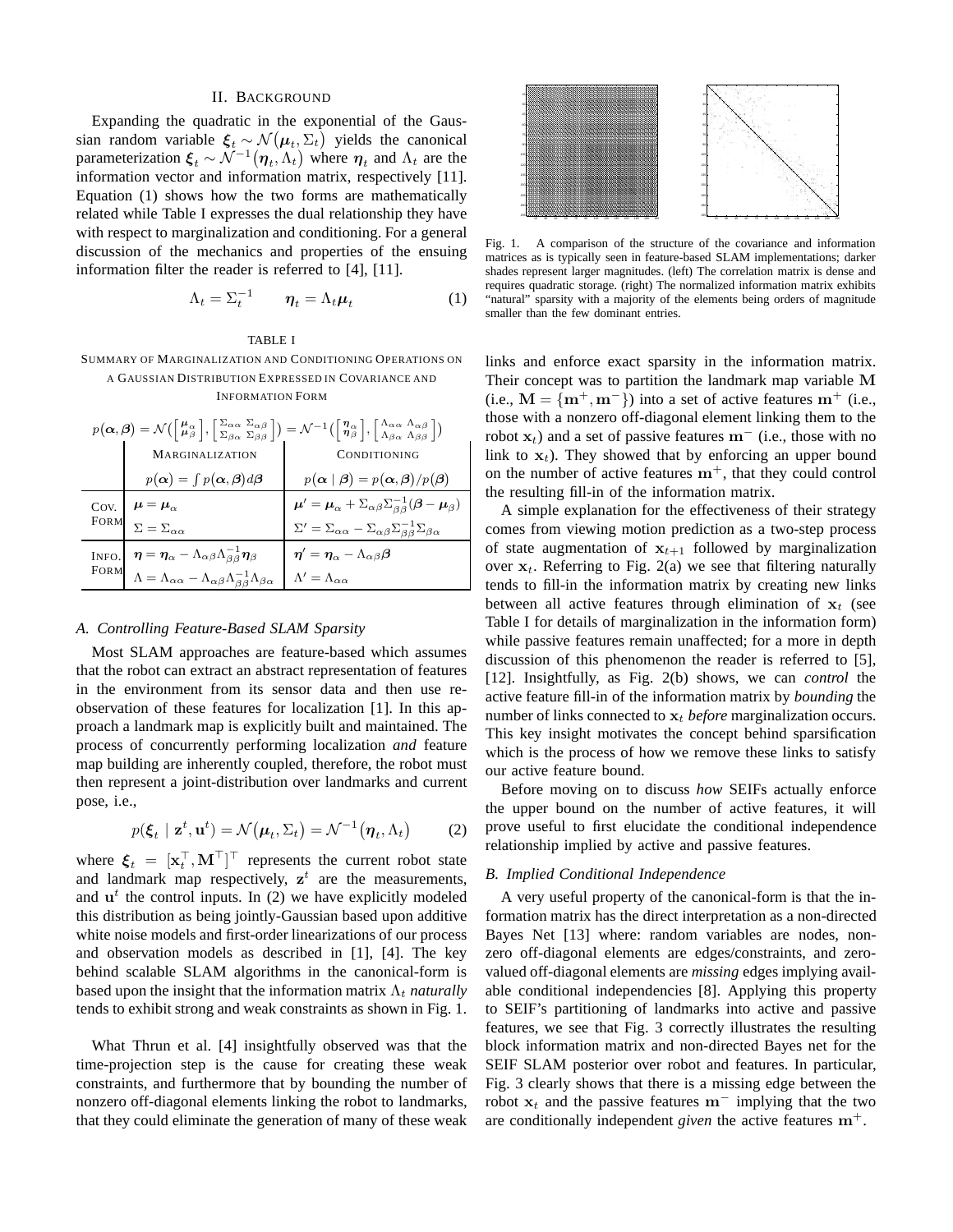

Fig. 2. A graphical explanation of SEIF's methodology for controlling sparsity in the information matrix. (a) A sequence of illustrations depicting the evolution of the Bayes Net and corresponding information matrix resulting from time projection when viewed as a two-step process of state augmentation followed by marginalization. Gray shades imply magnitude with white being exactly zero. From left to right we have: (1) the robot  $x_t$  connected to four active features,  $m_{1:3}$  and  $m_5$ ; (2) state augmentation of the time-propagated robot pose  $x_{t+1}$ ; (3) marginalized distribution where the old pose,  $x_t$ , has been eliminated. (b) A sequence of illustrations highlighting the concept behind sparsification. If feature  $m_1$  can first be made passive by eliminating its link to the old pose,  $x_t$ , then marginalization over  $x_t$  will not link it to any of the other active features. This implies that we can control fill-in of the information matrix by bounding the number of currently active features.



Fig. 3. An illustration of SEIF's concept of active and passive features and their relation to the robot. (left) A schematic of the block  $3 \times 3$  SEIF information matrix. Dark squares correspond to nonzero block-elements while white squares corresponds to exactly zero block elements. (right) The SEIFs information matrix expressed as a non-directed Bayes-Net. The missing edge between  $x_t$  and  $m^-$  implies available conditional independence.

Mathematically, we can also easily prove this relationship by noting that conditional independence for a Gaussian distribution implies that the conditional posterior  $p(\mathbf{x}_t, \mathbf{m}^- \mid \mathbf{m}^+, \mathbf{z}^t, \mathbf{u}^t)$  must have a block-diagonal covariance matrix. In the information form, conditioning on the

active features  $m^{+}$  corresponds to simply extracting the  $\{x_t, m^-\}$  sub-block from the information matrix  $\Lambda_t$  (see Table I). Referring again to Fig. 3, we note that extracting this sub-block results in a block-diagonal conditional information matrix over  $x_t$  and m<sup>-</sup> whose inverse is a block-diagonal covariance matrix, thus, conditional independence is proved.

As we show next, we can exploit this conditional independence relationship to derive a sparsification rule which allows us to bound the number of active features.

# III. SPARSIFICATION

In feature-based SLAM, landmarks become active through observation causing them to become linked to the robot through a shared off-diagonal constraint — this constraint decays over time if the landmark is not re-observed, but will never become exactly zero (i.e., passive) unless it is "sparsified". Sparsification refers to the operation where these weak robot-landmark constraints are pruned and features are made passive. It is a useful *approximation* which allows sparsity to be enforced in the information matrix by bounding the number of active features as described in §II-A.

# *A. SEIF Sparsification Rule*

Sparsification is required whenever the active feature threshold is exceeded through landmark observation. SEIF's strategy for sparsification is based upon partitioning the landmark map M into a union of three disjoint sets  $M = \{m^0 \cup m^+ \cup m^-\}$ where in a slight abuse of our previous notation: m<sup>−</sup> are the currently passive features which will *remain* passive after sparsifying,  $m^+$  are the currently active features which will *remain* active after sparsifying, and  $m^0$  are the currently active features which will *become* passive after sparsifying.

We begin our derivation of the SEIF sparsification approximation by factorizing the SLAM posterior over the robot and map as:

$$
p(\mathbf{x}_t, \mathbf{m}^0, \mathbf{m}^+, \mathbf{m}^-)
$$
  
=  $p(\mathbf{x}_t | \mathbf{m}^0, \mathbf{m}^+, \mathbf{m}^-) p(\mathbf{m}^0, \mathbf{m}^+, \mathbf{m}^-)$  (3a)  
=  $p(\mathbf{x}_t | \mathbf{m}^0, \mathbf{m}^+, \mathbf{m}^- = \alpha) p(\mathbf{m}^0, \mathbf{m}^+, \mathbf{m}^-)$  (3b)

where for notational convenience we have omitted explicitly writing out the conditioning on  $z^t$  and  $u^t$ . The above factorization uses the available conditional independence discussed in §II-B between the robot and passive features to arbitrarily assign a value to the passive features in the conditional (3b) (i.e.,  $m^- = \alpha$ ) without influencing the conditional robot posterior (i.e.  $p(\mathbf{x}_t | \mathbf{m}^0, \mathbf{m}^+, \mathbf{m}^-) \equiv p(\mathbf{x}_t | \mathbf{m}^0, \mathbf{m}^+)$ ). Note that in the derivation presented in [4]  $\alpha$  is simply set to zero while we leave it a free parameter for the purposes of exposition.

The SEIF sparsification approximation is derived from (3b) by imposing that  $m^0$  be passive via dropping it from the robot posterior as

$$
\tilde{p}_{\text{SEIFs}}(\mathbf{x}_t, \mathbf{m}^0, \mathbf{m}^+, \mathbf{m}^-)
$$
  
=  $p(\mathbf{x}_t | \mathbf{m}^+, \mathbf{m}^- = \alpha) p(\mathbf{m}^0, \mathbf{m}^+, \mathbf{m}^-)$  (4a)

$$
= \frac{p_B(\mathbf{x}_t, \mathbf{m}^+ \mid \mathbf{m}^- = \boldsymbol{\alpha})}{p_C(\mathbf{m}^+ \mid \mathbf{m}^- = \boldsymbol{\alpha})} p_D(\mathbf{m}^0, \mathbf{m}^+, \mathbf{m}^-) \quad (4b)
$$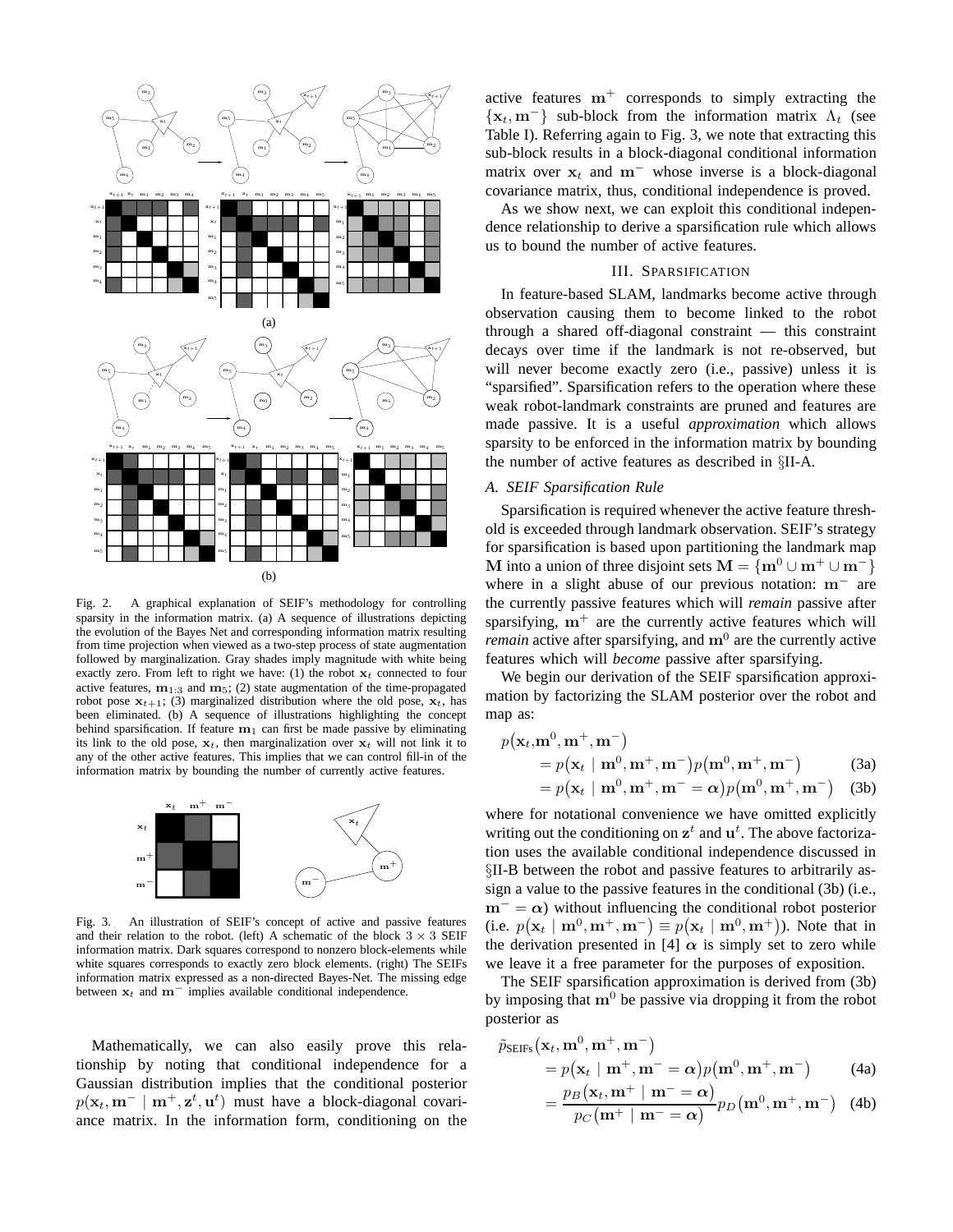where (4b) merely expresses the conditional of (4a) as a ratio and the subscripts  $p_B$ ,  $p_C$ ,  $p_D$  are used for notational convenience to reference the different pdfs involved in its calculation. While the factorization expressed in (3b) is theoretically *exact* due to the conditional independence between  $x_t$  and m<sup>−</sup> given the active features, equation (4) is in *error* because  $x_t$  is no longer conditionally independent of m<sup>−</sup> given only a partial set of the active features (i.e., the set of all active features is  $m^0 \cup m^+$ ). This implies that the particular value of  $\alpha$  we choose modifies the posterior approximation.

Equations (5)–(8) summarize the SEIF sparsified posterior (4) as expressed in both covariance and information form due to space limitations we omit their derivation and only present the resulting expressions. For ease of comparison we use the same notation as  $[4]$  where  $S$  denotes a projection matrix over the state space  $\xi_t$  (e.g.,  $\mathbf{x}_t = S_{x_t}^\top \xi_t$  extracts the robot pose). Note that the mean update in equation (6) clearly shows that the original mean vector  $\mu_t$  is modified during the sparsification step for values of  $\alpha \neq S_{m-}^{\top} \mu_t$  indicating  $\alpha$ 's influence on the term  $p(\mathbf{x}_t | \mathbf{m}^+, \mathbf{m}^- = \alpha)$  used in the approximation  $(4)^1$ .

# **Covariance Form**

$$
\tilde{\Sigma}_t = (S_{x_t,m^+} \Sigma_B^{-1} S_{x_t,m^+}^\top - S_{m^+} \Sigma_C^{-1} S_{m^+}^\top \n+ S_{m^0,m^+,m^-} \Sigma_D^{-1} S_{m^0,m^+,m^-}^\top)^{-1} \tag{5}
$$
\n
$$
\tilde{\mu}_t = \mu_t + \tilde{\Sigma}_t (S_{x_t,m^+} \Sigma_B^{-1} S_{x_t,m^+}^\top - S_{m^+} \Sigma_C^{-1} S_{m^+}^\top) \times
$$

$$
\Sigma_t S_{m-} \left( S_{m-}^{\top} \Sigma_t S_{m-} \right)^{-1} \left( \boldsymbol{\alpha} - S_{m-}^{\top} \boldsymbol{\mu}_t \right) \quad (6)
$$

where

$$
\Sigma_B = S_{x,m^+}^{\top} \Big( I - \Sigma_t S_m - (S_{m^-}^{\top} \Sigma_t S_{m^-})^{-1} S_{m^-}^{\top} \Big) \Sigma_t S_{x,m^+}
$$
  
\n
$$
\Sigma_C = S_{m^+}^{\top} \Big( I - \Sigma_t S_{m^-} (S_{m^-}^{\top} \Sigma_t S_{m^-})^{-1} S_{m^-}^{\top} \Big) \Sigma_t S_{m^+}
$$
  
\n
$$
\Sigma_D = S_{m^0,m^+,m^-}^{\top} \Sigma_t S_{m^0,m^+,m^-}
$$

#### **Information Form**

$$
\tilde{\Lambda}_{t} = S_{x_{t},m} + \Lambda_{B} S_{x_{t},m}^{\top} + \n- S_{m} + \Lambda_{C} S_{m}^{\top} + S_{m^{0},m^{+},m^{-}} \Lambda_{D} S_{m^{0},m^{+},m^{-}}^{\top} (7) \n\tilde{\eta}_{t} = S_{x_{t},m^{+}} \eta_{B} - S_{m^{+}} \eta_{C} + S_{m^{0},m^{+},m^{-}} \eta_{D}
$$

where

$$
\begin{split}\n\boldsymbol{\eta}_{\alpha} &= \Sigma_{t} S_{m} - \alpha \\
\Lambda_{B} &= S_{x_{t},m^{+}}^{\top} \Big( \text{I} - \Lambda_{t} S_{m^{0}} \big( S_{m^{0}}^{\top} \Lambda_{t} S_{m^{0}} \big)^{-1} S_{m^{0}}^{\top} \Big) \Lambda_{t} S_{x_{t},m^{+}} \\
\boldsymbol{\eta}_{B} &= S_{x_{t},m^{+}}^{\top} \Big( \text{I} - \Lambda_{t} S_{m^{0}} \big( S_{m^{0}}^{\top} \Lambda_{t} S_{m^{0}} \big)^{-1} S_{m^{0}}^{\top} \Big) \big( \boldsymbol{\eta}_{t} - \boldsymbol{\eta}_{\alpha} \big) \\
\Lambda_{C} &= S_{m^{+}}^{\top} \Big( \text{I} - \Lambda_{t} S_{x_{t},m^{0}} \big( S_{x_{t},m^{0}}^{\top} \Lambda_{t} S_{x_{t},m^{0}} \big)^{-1} S_{x_{t},m^{0}}^{\top} \Big) \Lambda_{t} S_{m^{+}} \\
\boldsymbol{\eta}_{C} &= S_{m^{+}}^{\top} \Big( \text{I} - \Lambda_{t} S_{x_{t},m^{0}} \big( S_{x_{t},m^{0}}^{\top} \Lambda_{t} S_{x_{t},m^{0}} \big)^{-1} S_{x_{t},m^{0}}^{\top} \Big) \big( \boldsymbol{\eta}_{t} - \boldsymbol{\eta}_{\alpha} \big) \\
\Lambda_{D} &= S_{m^{0},m^{+},m^{-}}^{\top} \Big( \text{I} - \Lambda_{t} S_{x_{t}} \big( S_{x_{t}}^{\top} \Lambda_{t} S_{x_{t}} \big)^{-1} S_{x_{t}}^{\top} \Big) \Lambda_{t} S_{m^{0},m^{+},m^{-}} \\
\boldsymbol{\eta}_{D} &= S_{m^{0},m^{+},m^{-}}^{\top} \Big( \text{I} - \Lambda_{t} S_{x_{t}} \big( S_{x_{t}}^{\top} \Lambda_{t} S_{x_{t}} \big)^{-1} S_{x_{t}}^{\top} \Big) \boldsymbol{\eta}_{t}\n\end{split}
$$

<sup>1</sup>The expression for the sparsified information vector as presented in [4] corresponds to setting  $\alpha = \overline{S}_{m}^{\top} - \mu_t$ , (i.e., the mean of the passive features) and not  $\alpha = 0$  as stated in their paper.

#### *B. Modified Sparsification Rule*

In the previous section we showed that the derivation of the SEIF sparsification rule introduces a conditioning on a specific realization of the passive features — i.e., their mean estimate. This conditioning *influences* the outcome of the sparsification approximation and in particular can modify the resulting mean estimate as evident by the functional dependence on  $\alpha$  in (6). In the following we show that we can easily modify the original SEIFs approximation to derive a more correct version of the sparsification rule by explicitly using  $x_t$ 's conditional independence of the passive features m<sup>−</sup> to drop its dependence. This modified version of the SEIFs sparsification rule will be shown to preserve the state mean and, as demonstrated in §IV, provide a high fidelity approximation yielding results comparable to the full-covariance EKF.

We begin by factorizing the posterior  $p(\mathbf{x}_t, \mathbf{m}^0, \mathbf{m}^+, \mathbf{m}^-)$ using Bayes rule like in equation (3a) of the SEIF derivation, but this time we explicitly employ the available conditional independence between the robot and passive features given the active features which allows us to drop m<sup>−</sup> from the posterior over  $x_t$  as

$$
p(\mathbf{x}_t, \mathbf{m}^0, \mathbf{m}^+, \mathbf{m}^-)
$$
  
=  $p(\mathbf{x}_t | \mathbf{m}^0, \mathbf{m}^+, \mathbf{m}^-) p(\mathbf{m}^0, \mathbf{m}^+, \mathbf{m}^-)$  (9a)

$$
\stackrel{\text{CL}}{=} p(\mathbf{x}_t \mid \mathbf{m}^0, \mathbf{m}^+) p(\mathbf{m}^0, \mathbf{m}^+, \mathbf{m}^-) \tag{9b}
$$

$$
= \frac{p(\mathbf{x}_t, \mathbf{m}^0 \mid \mathbf{m}^+)}{p(\mathbf{m}^0 \mid \mathbf{m}^+)} p(\mathbf{m}^0, \mathbf{m}^+, \mathbf{m}^-) \tag{9c}
$$

The posterior factorization shown above is exact where for convenience equation (9c) merely re-expresses the conditional over  $x_t$  in (9b) as a ratio. To obtain the sparsified posterior approximation, we now impose conditional independence between  $x_t$  and  $m^0$  as

$$
\tilde{p}_{\text{MoDRULE}}(\mathbf{x}_t, \mathbf{m}^0, \mathbf{m}^+, \mathbf{m}^-)
$$
\n
$$
= \frac{p(\mathbf{x}_t \mid \mathbf{m}^+) p(\mathbf{m}^0 \mid \mathbf{m}^+)}{p(\mathbf{m}^0 \mid \mathbf{m}^+)} p(\mathbf{m}^0, \mathbf{m}^+, \mathbf{m}^-) \quad (10a)
$$

$$
=p(\mathbf{x}_t \mid \mathbf{m}^+)p(\mathbf{m}^0, \mathbf{m}^+, \mathbf{m}^-) \tag{10b}
$$

$$
=\frac{p_U(\mathbf{x}_t, \mathbf{m}^+)}{p_V(\mathbf{m}^+)} p_D(\mathbf{m}^0, \mathbf{m}^+, \mathbf{m}^-)
$$
 (10c)

where again for convenience equation (10c) simplifies the sparsified posterior to a ratio of marginals and the subscripts  $p_U$ ,  $p_V$ ,  $p_D$  are used to notationally reference the different pdfs involved. As equations (10a)–(10b) show, sparsification is equivalent to imposing conditional independence, which in turn is equivalent to dropping dependence on the set of features we wish to deactivate (i.e.,  $\mathbf{m}^0$ ). The resulting modified sparsification rule is summarized by equations  $(11)$ – $(14)$  which express it in both covariance and information form.

# **Covariance Form**

$$
\tilde{\Sigma}_{t} = (S_{x_{t},m} + \Sigma_{U}^{-1} S_{x_{t},m}^{T} - S_{m} + \Sigma_{V}^{-1} S_{m}^{T} + S_{m^{0},m^{+},m^{-}} \Sigma_{D}^{-1} S_{m^{0},m^{+},m^{-}}^{T})^{-1}
$$
\n
$$
\tilde{\mu}_{t} = \mu_{t}
$$
\n(12)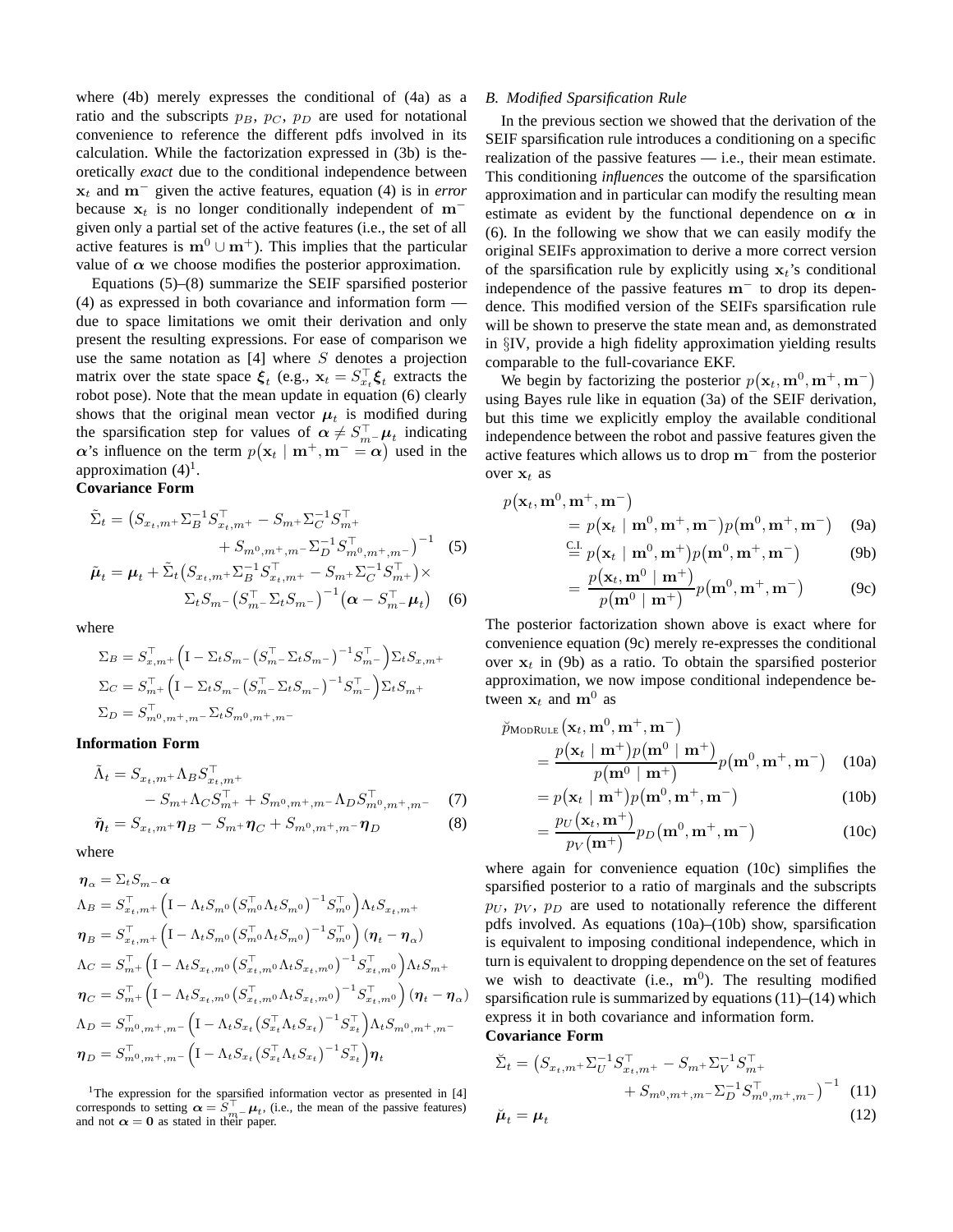where

Σ<sup>U</sup> = S > <sup>x</sup>t,m<sup>+</sup> <sup>Σ</sup>tS<sup>x</sup>t,m<sup>+</sup> <sup>Σ</sup><sup>V</sup> <sup>=</sup> <sup>S</sup> > <sup>m</sup><sup>+</sup> ΣtSm<sup>+</sup> Σ<sup>D</sup> = S > <sup>m</sup>0,m+,m<sup>−</sup> ΣtSm0,m+,m<sup>−</sup>

#### **Information Form**

$$
\tilde{\Lambda}_t = S_{x_t, m^+} \Lambda_U S_{x_t, m^+}^\top - S_{m^+} \Lambda_V S_{m^+}^\top + S_{m^0, m^+, m^-} \Lambda_D S_{m^0, m^+, m^-}^\top \quad (13)
$$
  

$$
\tilde{\boldsymbol{\eta}}_t = S_{x_t, m^+} \boldsymbol{\eta}_U - S_{m^+} \boldsymbol{\eta}_V + S_{m^0, m^+, m^-} \boldsymbol{\eta}_D \quad (14)
$$

where

$$
\Lambda_{U} = S_{x_{t},m^{+}}^{\top} \Big( I - \Lambda_{t} S_{m^{0},m^{-}} \times
$$
\n
$$
(S_{m^{0},m^{-}}^{-} \Lambda_{t} S_{m^{0},m^{-}})^{-1} S_{m^{0},m^{-}}^{-1} \Big) \Lambda_{t} S_{x_{t},m^{+}}
$$
\n
$$
\eta_{U} = S_{x_{t},m^{+}}^{\top} \Big( I - \Lambda_{t} S_{m^{0},m^{-}} (S_{m^{0},m^{-}}^{-} \Lambda_{t} S_{m^{0},m^{-}})^{-1} S_{m^{0},m^{-}}^{-1} \Big) \eta_{t}
$$
\n
$$
\Lambda_{V} = S_{m^{+}}^{\top} \Big( I - \Lambda_{t} S_{x_{t},m^{0},m^{-}} \times
$$
\n
$$
(S_{x_{t},m^{0},m^{-}}^{-} \Lambda_{t} S_{x_{t},m^{0},m^{-}})^{-1} S_{x_{t},m^{0},m^{-}}^{-1} \Big) \Lambda_{t} S_{m^{+}}
$$
\n
$$
\eta_{V} = S_{m^{+}}^{\top} \Big( I - \Lambda_{t} S_{x_{t},m^{0},m^{-}} \times
$$
\n
$$
(S_{x_{t},m^{0},m^{-}}^{-} \Lambda_{t} S_{x_{t},m^{0},m^{-}})^{-1} S_{x_{t},m^{0},m^{-}}^{-1} \Big) \eta_{t}
$$
\n
$$
\Lambda_{D} = S_{m^{0},m^{+},m^{-}}^{\top} \Big( I - \Lambda_{t} S_{x_{t}} (S_{x_{t}}^{-} \Lambda_{t} S_{x_{t}})^{-1} S_{x_{t}}^{-1} \Big) \Lambda_{t} S_{m^{0},m^{+},m^{-}}
$$
\n
$$
\eta_{D} = S_{m^{0},m^{+},m^{-}}^{\top} \Big( I - \Lambda_{t} S_{x_{t}} (S_{x_{t}}^{-} \Lambda_{t} S_{x_{t}})^{-1} S_{x_{t}}^{-1} \Big) \eta_{t}
$$

In particular, note that equation (12) shows that the modified sparsification rule clearly maintains the mean estimate. Furthermore, as seen by careful inspection of the projection matrices involved in equation (13), it simultaneously deactivates the map features  $\mathbf{m}^0$  (i.e.,  $S_{x_t,m^+}$  only populates the robot/active feature sub-block of the resulting information matrix  $\breve{\Lambda}_t$ ). However, a major drawback to the modified rule's correctness is that sparsification is no longer a scalable operation as evident by the expressions for  $\Lambda_U$  and  $\Lambda_V$  which require large matrix inversions over the passive features m<sup>−</sup>.

# IV. RESULTS

In this section we investigate the implications associated with the different sparsification rules by considering two different scenarios in which we compare the sparsified information filters to that of the standard Kalman Filter (KF) formulation. In the first scenario we consider a linear Gaussian (LG) SLAM simulation in which the KF is the optimal Bayes estimator and provides a benchmark measure against which to compare the different sparsification routines. Subsequently, in the second scenario we test the algorithms on a real-world indoor nonlinear dataset to understand their performance in practice.

#### *A. Linear Simulation*

In an effort to compare the effects of the two sparsification strategies in a controlled manner, we start by applying the three estimators to a synthetic dataset. The vehicle motion is purely translational, generated by a linear, constant-velocity model corrupted by additive white Gaussian noise. As the robot moves around in the environment, it measures the relative position of local point features, again perturbed by white noise. The desired sparsity is expressed by limiting the number of active features to ten percent of the total number of landmarks in the environment. As the simulation has been restricted to LG SLAM, we can compare the effects of the two sparsification routines relative to the optimal Kalman Filter.

To test the consistency between the different filter uncertainties and the true state estimation errors, we use the normalized estimation error squared (NEES) [11] computed based upon a series of Monte Carlo simulations and two different error metrics. The first metric relates the ground truth to the direct output of the filters and provides a measure of *global* error. The second metric computes the state estimate as expressed relative to the first feature that was observed  $x_m$ via the standard compounding operation:  $\mathbf{x}_{mi} = \bigoplus \mathbf{x}_m \oplus \mathbf{x}_i$ and provides a measure of *local/relative* error. Fig. 4(a) and Fig. 4(c) compare the two error metrics for the vehicle position NEES score for the KF and information filters. Similarly, Fig. 4(b) and Fig. 4(d) show the normalized errors for a single map feature and are representative of the performance for other map elements. The horizontal threshold signifies the  $97.5\%$  upper bound for the chi-square test. Looking at the estimate of vehicle and map positions in the world frame, the modified-rule yields errors nearly identical to those of the KF not only in regards to magnitude, but also behavior over time. In comparison, the SEIF global errors are seen to be noticeably larger, though in contrast, the normalized relative errors are roughly equivalent to those of the KF and modified filter. This apparent discrepancy is indicative that the relative map estimates for all three filters have converged while the global SEIF estimate has an absolute state estimate which is inconsistent.

We can gain further insight into the consequences of sparsification by looking at the covariances associated with each filter. Fig. 5 provides a histogram comparing the ratio of determinants of the absolute and relative feature covariance matrices for the KF to those of the information filters. To aid in interpreting the ratio as a metric: values of one represent ideal, while those larger than one indicate the amount of overconfidence. For both map representations, we see that the two sparsified uncertainty measures are over-confident with respect to those of the standard KF and, in turn, are inconsistent with the true estimation error. However, the difference in magnitude between the confidence regions associated with the modifiedrule and the standard KF are nearly negligible in both a global and local sense while the SEIF rule has absolute uncertainty which is significantly more over-confident<sup>2</sup>. Upon referencing the state estimates relative to the first observed feature, though, the SEIF covariance matrix reflects nearly the same estimate of uncertainty as the KF and the modified-rule. Note that in the process of root-shifting the map to the first feature, the original world origin is now included as a state element. While the

 $2$ The exception is with the first feature added to the map which is the source of the outliers shown in the plots in Fig. 5(a).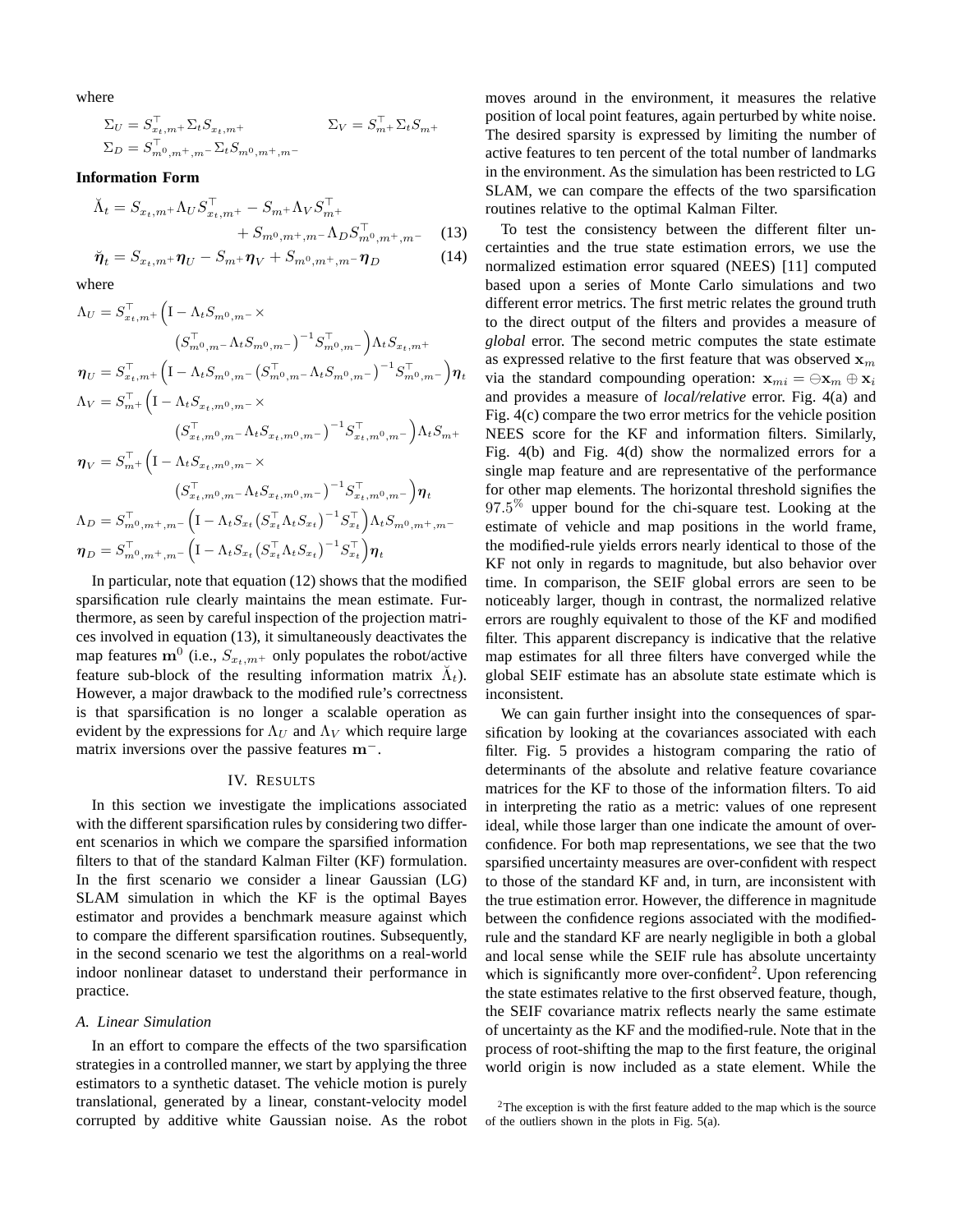

Fig. 6. Photograph of experimental setup on MIT tennis court with hurdles. Ground truth is determined from the court baselines.

Fig. 5. The KF estimates of feature uncertainty as a fraction of the uncertainties obtained using the SEIF and modified-rule. In particular, we show histograms over the ratio of determinants for the map element covariance matrix sub-blocks. The uncertainties depicted in (a) are computed directly from the absolute covariances maintained by the filters. The histograms in (b) describe the *relative* map determinants for the covariance matrices corresponding to the state as expressed relative to the first observed feature. Ratios greater than one indicate that both sparsification methods result in estimates of feature position which are over-confident. However, the modifiedrule produces uncertainty estimates which are comparable to those of the KF for both the absolute and relative maps. On the other hand, SEIF maintains absolute estimates which are significantly over-confident while the relative uncertainty estimates are approximately equivalent to those of the KF and modified-rule. In both plots in (a), the outlier nearest to one is that of the first mapped feature. The outlier shown in the SEIF histogram in (b) corresponds to the representation of the original world origin in the root-shifted reference frame and is a consequence of the over-confident absolute map.

world origin uncertainty estimate for the modified-rule agrees with those of the rest of the relative map estimates, the same is not true for the SEIF's uncertainty measure of the worldorigin as indicated by the outlier in Fig. 5(b). This indicates that while the relative SEIF map estimate has converged, its estimate of the global world origin remains inconsistent.

The effect of sparsification on the covariance estimates is consistent with what is observed with the normalized errors. Though there is little difference between the three sets of feature position estimates, the errors for the absolute SEIF map are larger due to the higher confidence attributed to the estimates. In the case of root-shifting the state, the negligible difference that we see between a feature's auto-covariance subblock for the relative map leads to nearly identical normalized errors.

## *B. Experimental Validation*

Simulations are helpful in investigating our findings without having to take into consideration the effects of linearization. More often than not, though, real-world SLAM problems involve nonlinear vehicle motion and perception models and include noise which is not truly Gaussian. For that reason, we tested the estimation algorithms on a typical, nonlinear dataset.

For our experimental setup, depicted in Fig. 6, a wheeled

robot was manually driven in an environment consisting of a set of 64 track hurdles positioned on four adjacent tennis courts which provide ground truth for the experiment. The vehicle made observations of the environment using a SICK laser range finder and was equipped with wheel encoders for determining the motion control inputs. The problem of correctly pairing measurement data with the corresponding hurdle was addressed offline and, thus, data association is identical for each SLAM filter. Under our feature-based representation, each hurdle serves as an individual coordinate frame, parameterized by a base leg position and its orientation.

An Extended Kalman Filter (EKF) is applied concurrently with the two information filters, relying upon the sparsification routines to maintain a limit of ten active features. The resulting state estimates exhibit much the same behavior as we see in the LG SLAM case with the contrasting absolute and relative performance of the SEIF. This is perhaps best revealed by the SLAM maps generated by the three filters. In Fig. 7(a) we provide plots of the SLAM maps in terms of the global state representation. Enforcing sparsity with the modified-rule leads to estimates of both feature pose and uncertainty which exhibit negligible difference from the results of the EKF. As in the LG simulation, the SEIF yields global map estimates which are inconsistent as a majority of the true hurdle positions fall well outside the three-sigma uncertainty regions. Alternatively, root-shifting the map relative to the first feature instantiated into the map, as depicted in Fig. 7(b), reveals that both sparsified filters as well as the EKF maintain relative posteriors which are very similar.

#### V. DISCUSSION

Both the simulated and nonlinear experimental datasets reveal that the modified sparsification rule yields error estimates which are nearly identical to those of the standard EKF in both a global and local sense, while the SEIF estimate is only comparable locally. Despite its advantages, close inspection reveals that the modified-rule estimates are still slightly overconfident with respect to the KF. This section seeks to explain the cause of this inconsistency.

Instructively, it can be shown that this inconsistency is a natural result of the fact that the sparsification routine *imposes*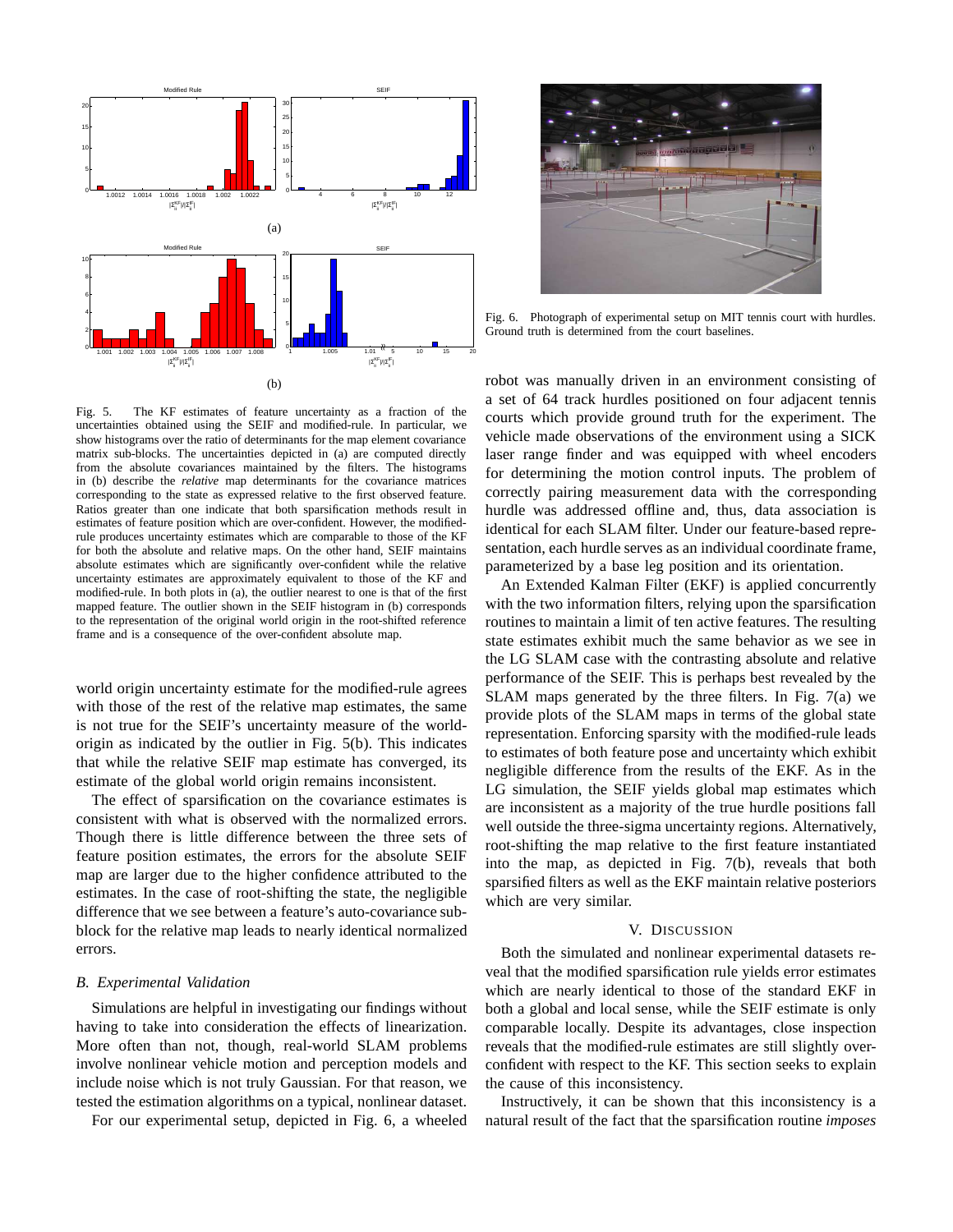conditional independence between the robot and the deactivated features  $m^0$ . To illustrate this, consider a general three state distribution,  $p(a, b, c) = p(a|b, c)p(b, c)$  and its sparsified approximation where any possible dependence between  $a$  and b is ignored

$$
\tilde{p}(a, b, c) = p(a|c)p(b, c)
$$
\n(15)

To understand the effect of this approximation on LG SLAM suppose the true distribution is given by

$$
p(a, b, c) = \mathcal{N}\left(\begin{bmatrix} \mu_a \\ \mu_b \\ \mu_c \end{bmatrix}, \begin{bmatrix} \sigma_a^2 & \rho_{ab}\sigma_a\sigma_b & \rho_{ac}\sigma_a\sigma_c \\ \rho_{ab}\sigma_a\sigma_b & \sigma_b^2 & \rho_{bc}\sigma_b\sigma_c \\ \rho_{ac}\sigma_a\sigma_c & \rho_{bc}\sigma_b\sigma_c & \sigma_c^2 \end{bmatrix}\right) (16)
$$

Applying the sparsification approximation of (15) we have

$$
\tilde{p}(a, b, c) = \mathcal{N}\left(\begin{bmatrix} \mu_a \\ \mu_b \\ \mu_c \end{bmatrix}, \begin{bmatrix} \sigma_a^2 & \rho_{ac}\rho_{bc}\sigma_a\sigma_b & \rho_{ac}\sigma_a\sigma_c \\ \rho_{ac}\rho_{bc}\sigma_a\sigma_b & \sigma_b^2 & \rho_{bc}\sigma_b\sigma_c \\ \rho_{ac}\sigma_a\sigma_c & \rho_{bc}\sigma_b\sigma_c & \sigma_c^2 \end{bmatrix}\right) (17)
$$

A necessary and sufficient condition for the approximation to be consistent is that the covariance matrices obey the inequality,  $\Sigma - \Sigma > 0$  [14]. A sufficient condition test for positive semi-definiteness is that the determinant of all upper left submatrices be positive [15]. Applying this test we see that (17), does not, in general, satisfy the positive semi-definiteness condition because the determinant of the upper left  $2 \times 2$ of  $\tilde{\Sigma} - \Sigma$  (i.e., det  $\begin{bmatrix} 0 & (\rho_{ac}\rho_{bc} - \rho_{ab})\sigma_a\sigma_b \\ (\rho_{ac}\rho_{bc} - \rho_{ab})\sigma_a\sigma_b \end{bmatrix}$  $(\rho_{ac}\rho_{bc}-\rho_{ab})\sigma_a\sigma_b$  0  $(\rho_{ac}\rho_{bc}-\rho_{ab})\sigma_a\sigma_b$  0  $\frac{1}{2}$  is less than zero for  $\rho_{ac}\rho_{bc} \neq \rho_{ab}$ . Hence, extending this insight we see that imposing conditional independence between the robot and the deactivated features,  $\mathbf{m}^0$ , results in an approximation to the joint posterior which is inconsistent. Therefore, though the modified-rule estimates are comparable to the KF, this explains the cause of their slight over-confidence.

# VI. CONCLUSION

In conclusion, recent novel insights into the canonical formulation of SLAM have revealed sparseness as a "natural" characteristic of the information parameterization and have lead to promising new research into scalable algorithms. Many of these new approaches are founded upon pruning relatively weak constraints in the information form to achieve exact sparsity. The delicate issue these methods must deal with then is "how to approximate the posterior with an exactly sparse representation in a consistent manner?"

In this paper, we have demonstrated that the method of enforcing sparsity employed by SEIFs leads to an inconsistent *absolute* map, while empirical testing indicates that the *relative* map relationships are preserved. We then showed that by exploiting the conditional independence between the robot and the passive features given the active map, that a new modified version of the SEIF sparsification rule can be derived. It was shown that this modified-rule yields a sparsified posterior comparable to that of the EKF in regards to the mean and uncertainty estimates for both the *absolute* and *relative* maps.

Unfortunately, this accuracy comes at a cost as the modified rule requires the inversion of a matrix of the size of the number of passive features and, thus, is no longer constant-time.

Furthermore, despite the modified-rule's accuracy with respect to the KF, LG SLAM simulation results indicate that *both* sparsification routines lead to over-confident state estimates. We investigated the cause of this inconsistency in  $\S$ V and concluded that this over-confidence is a direct result of the approximation by which the two filters achieve an exactly sparse representation of the posterior. It appears then that a computationally efficient *and* theoretically correct approximation for maintaining a sparse information matrix representation for SLAM remains an open research task.

#### **REFERENCES**

- [1] R. Smith, M. Self, and P. Cheeseman, *Estimating Uncertain Spatial Relationships in Robotics*, ser. Autonomous Robot Vehicles. Springer-Verlag, 1990.
- [2] P. Moutarlier and R. Chatila, "An Experimental System for Incremental Environment Modeling by an Autonomous Mobile Robot," in *Proceedings of the 1st International Symposium on Experimental Robotics*, Montreal, Canada, June 1989.
- [3] M. Dissanayake, P. Newman, S. Clark, H. Durrant-Whyte, and M. Csorba, "A Solution to the Simultaneous Localization and Map Building (SLAM) Problem," *IEEE Transactions on Robotics and Automation*, vol. 17, no. 3, pp. 229–241, June 2001.
- [4] S. Thrun, Y. Liu, D. Koller, A. Ng, Z. Ghahramani, and H. Durrant-Whyte, "Simultaneous Localization and Mapping with Sparse Extended Information Filters," *International Journal of Robotics Research*, Accepted, To Appear.
- [5] M. Paskin, "Thin Junction Tree Filters for Simultaneous Localization and Mapping," University of California, Berkeley, Technical Report CSD-02-1198, September 2002.
- [6] U. Frese and G. Hirzinger, "Simultaneous Localization and Mapping a Discussion," in *Proceedings of the IJCAI Workshop Reasoning with Uncertainty in Robotics*, Seattle, WA, 2001, pp. 17–26.
- [7] U. Frese, "Treemap: An O(Log N) Algorithm for Simultaneous Localization and Mapping," in *Spatial Cognition IV*, C. Freksa, Ed. Springer Verlag, 2004.
- [8] S. Russell and P. Norvig, *Artificial Intelligence: A Modern Approach*. Upper Saddle River, NJ: Prentice Hall, 2003.
- [9] U. Frese, "A Proof for the Approximate Sparsity of SLAM Information Matrices," in *Proceedings of the IEEE International Conference on Robotics and Automation*, Barcelona, Spain, Accepted, To Appear.
- [10] Y. Liu and S. Thrun, "Results for Outdoor-SLAM Using Sparse Extended Information Filters," in *IEEE International Conference on Robotics and Automation*, vol. 1, September 2003, pp. 1227–1233.
- [11] Y. Bar-Shalom, X. Rong Li, and T. Kirubarajan, *Estimation with Applications to Tracking and Navigation*. New York: John Wiley & Sons, Inc., 2001.
- [12] R. Eustice, H. Singh, and J. Leonard, "Exactly Sparse Delayed State Filters," in *Proceedings of the International Conference on Robotics and Automation*, Barcelona, Spain, Aceepted, To Appear.
- [13] M. Paskin, "Thin Junction Tree Filters for Simultaneous Localization and Mapping," in *Proceedings of the 18th International Joint Conference on Artificial Intelligence*, San Francisco, CA, 2003, pp. 1157–1164.
- [14] Covariance Intersection Working Group, "A Culminating Advance in the Theory and Practice of Data Fusion, Filtering, and Decentralized Estimation, Technical Report," 1997.
- [15] G. Strang, *Linear Algebra and Its Applications*, 2nd ed. New York: Academic Press, 1980.